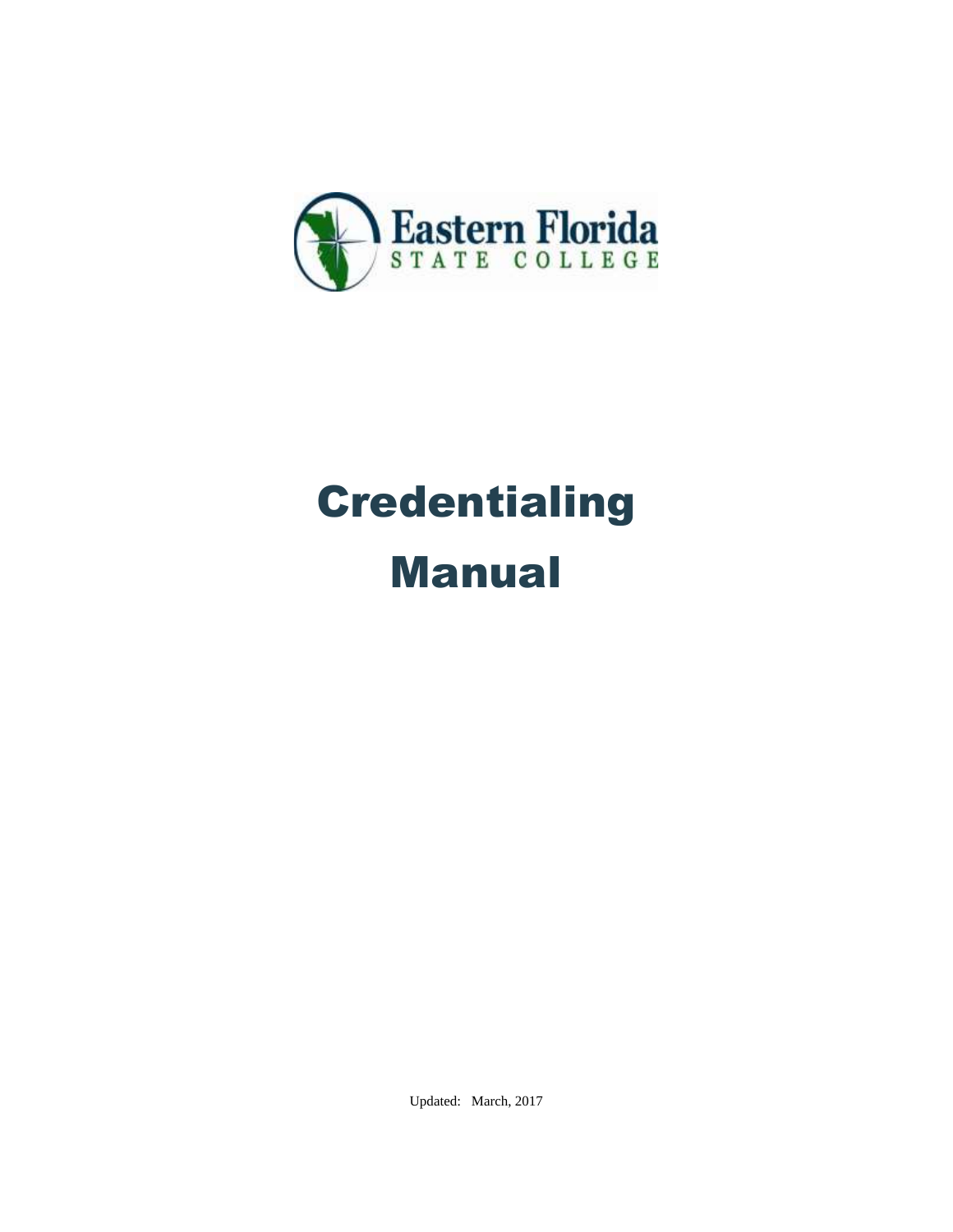# **Table of Contents**

| <b>CCVS</b> link                                                    |  |
|---------------------------------------------------------------------|--|
| List of Disciplines at EFSC                                         |  |
|                                                                     |  |
|                                                                     |  |
|                                                                     |  |
|                                                                     |  |
| Course Credentialing Verification System (CCVS)                     |  |
| <b>Faculty Credentialing Verification System (FCVS)</b>             |  |
|                                                                     |  |
|                                                                     |  |
| Adjunct positions                                                   |  |
| FT Faculty positions                                                |  |
| <u> Department Chair - Access Adjunct Employment Applications</u> 6 |  |
|                                                                     |  |
|                                                                     |  |
|                                                                     |  |
|                                                                     |  |
|                                                                     |  |
|                                                                     |  |
|                                                                     |  |
|                                                                     |  |
|                                                                     |  |
|                                                                     |  |
|                                                                     |  |
|                                                                     |  |
|                                                                     |  |
|                                                                     |  |
|                                                                     |  |
|                                                                     |  |
|                                                                     |  |
|                                                                     |  |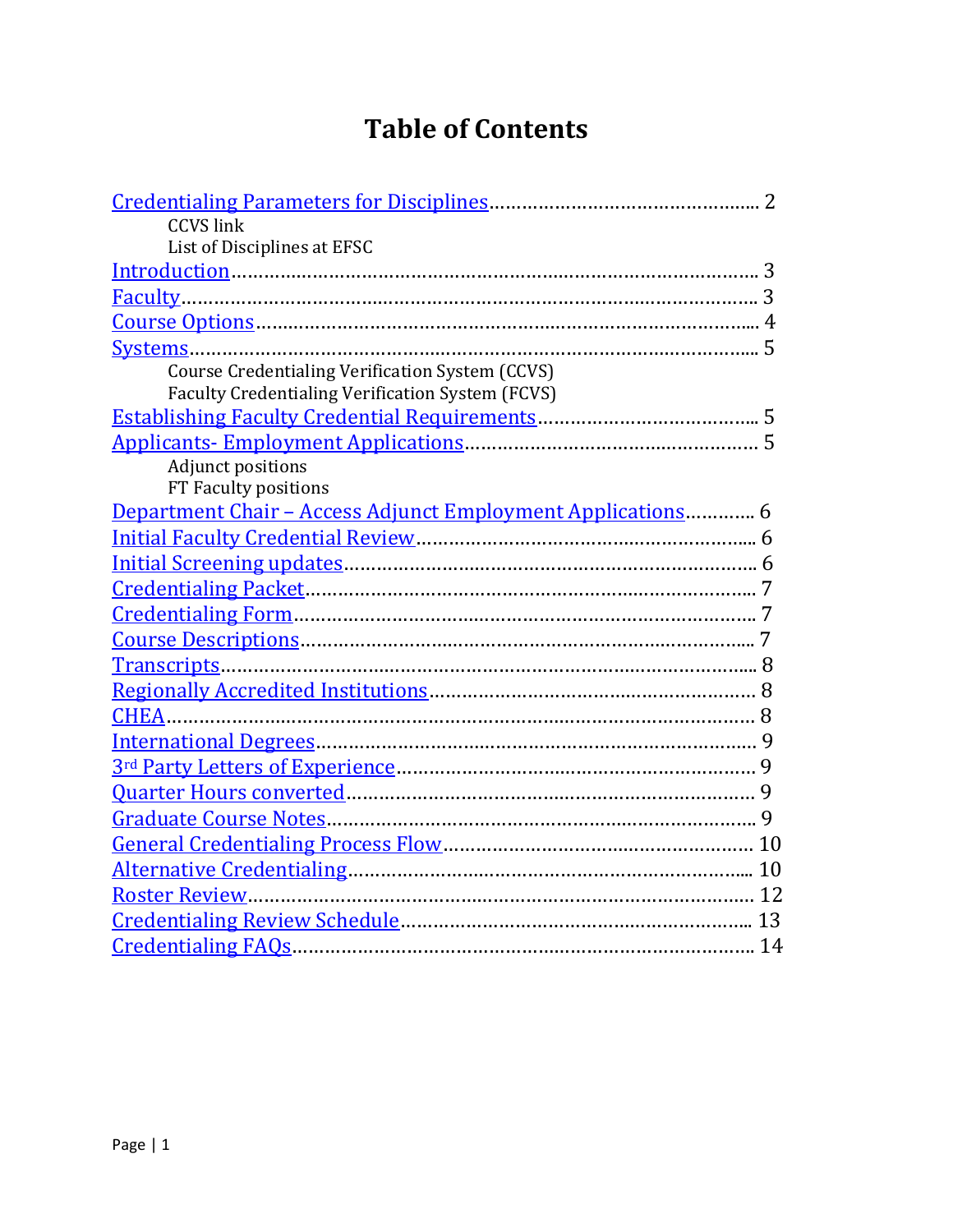### <span id="page-2-0"></span>**Credentialing Parameters for Disciplines**

**BAS, AA, AS, AAS, ATD, ATC, CCC, PSAV, CCE Course Credentialing Verification System (CCVS) [CCVS](http://web12.easternflorida.edu/credentials/)**

Accounting **Humanities** Aerospace Technology **Interdisciplinary** Air Conditioning The Manuscript Conditioning Anthropology Journalism Art Legal Assisting Astronomy Library Science Automotive Service Technology Mathematics Biology Medical Assisting Business Medical Coder/Biller Chemistry **Medical Laboratory Technology** Child Development Meteorology Chinese Music **Computer Applications Mursing Computer Applications** Computer Science **Computer Science Computer Science Computer Computer Computer Computer Computer Computer Computer Computer Computer Computer Computer Computer Computer Computer Computer C** Cosmetology **Cosmetology Cosmetology** Criminal Justice **Patient Care Technician** Criminal Justice Academy Philosophy Culinary Arts **Phlebotomy** Dance **Physical Science** Dental Assisting **Physics** Dental Hygiene **Political Science** Drafting Psychology Economics Public Safety Education **Radiography** Educator Preparation Institute Reading Electronics **Real Estate** Emergency Medical Services Religion Engineering Russian English Sign Language English as Second Language Social Sciences Environmental Science Sociology Fire Science Technology Spanish French Speech Geology **Student Life Skills** German Surgical Technology Graphics Design Television/Digital Media Health & Physical Education Theatre Health Sciences Veterinary Technology History Welding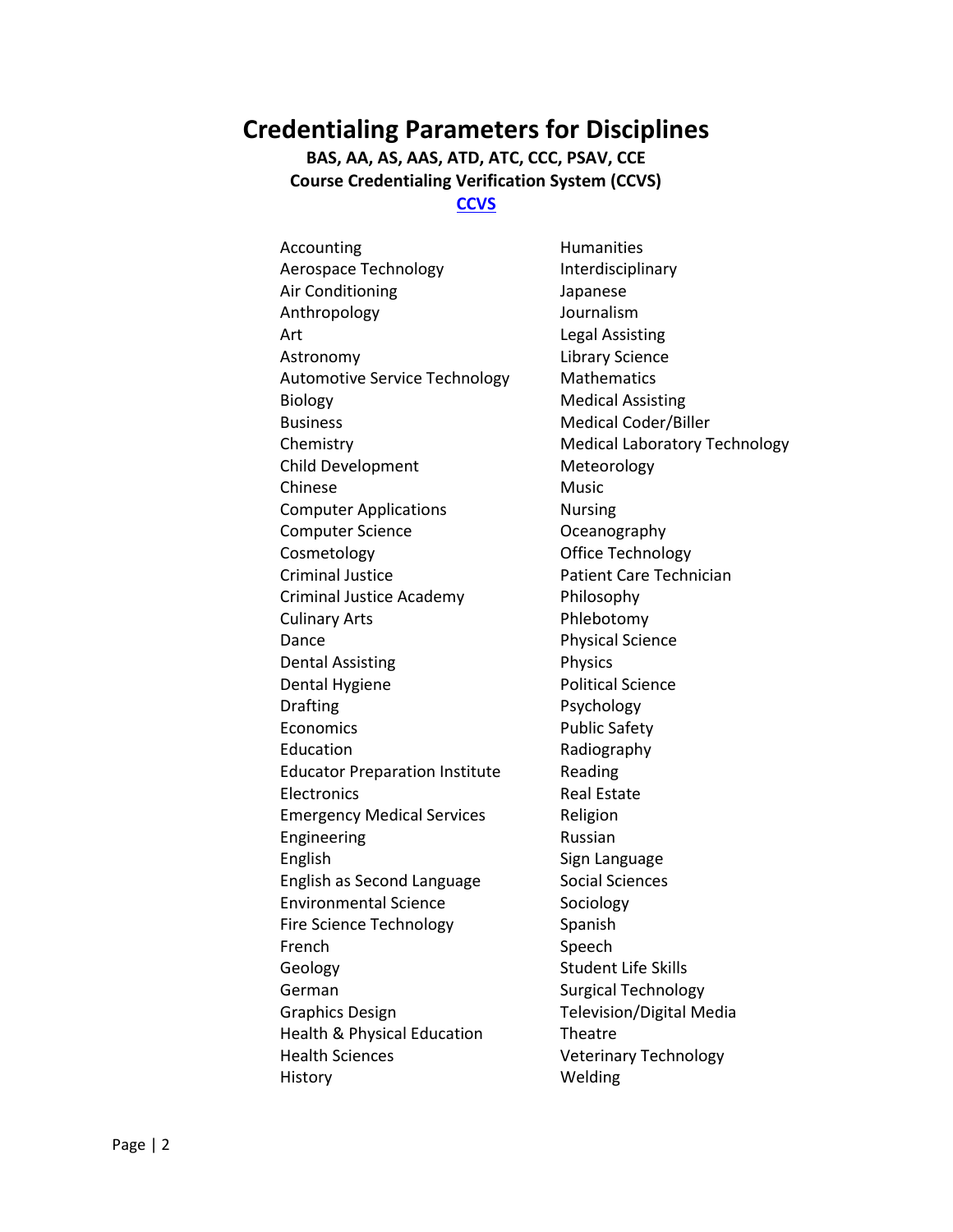### <span id="page-3-0"></span>*Introduction*

This manual lists the credentialing guidelines utilized by Eastern Florida State College for hiring faculty to teach Credit, College Preparatory and PSAV courses. These criteria are based on the Southern Association of Colleges and Schools Commission on Colleges (SACSCOC) guidelines on faculty credentials. This manual is intended to provide technical and procedural clarification for individuals responsible for faculty selection and credentialing. Procedures, forms, and general information are consistent with the Southern Association of Colleges and Schools Commission on Colleges (SACSCOC) Comprehensive Standard #20 in the area of Programs, section on Faculty.

### <span id="page-3-1"></span>*Faculty*

Eastern Florida State College employs competent faculty members who possess the required academic credentials and who are otherwise qualified to accomplish the mission and goals of the institution. The institution considers the highest degree earned in the discipline for which the faculty member is hired to teach as well and general competence, effectiveness, and capacity, including any appropriate professional licensure and certifications, continuous professional development and all relevant and documented teaching experience. In each case, the college is responsible for justifying and documenting the qualifications of each faculty member.

#### **All faculty must meet the stated credentials in this manual and as prescribed by the SACSCOC enumerated comprehensive credentialing standards.**

The SACSCOC Guidelines on faculty credentials are described below:

**3.7.1. The institution employs competent faculty members qualified to accomplish the mission and goals of the institution. When determining acceptable qualifications of its faculty, an institution gives primary consideration to the highest earned degree in the discipline in accordance with the guidelines listed below. The institution also considers competence, effectiveness, and capacity, including, as appropriate, undergraduate and graduate degrees, related work experiences in the field, professional licensure and certifications, honors and awards, continuous documented excellence in teaching, or other demonstrated competencies and achievements that contribute to effective teaching and student learning outcomes. For all cases, the institution is responsible for justifying and documenting the qualifications of its faculty**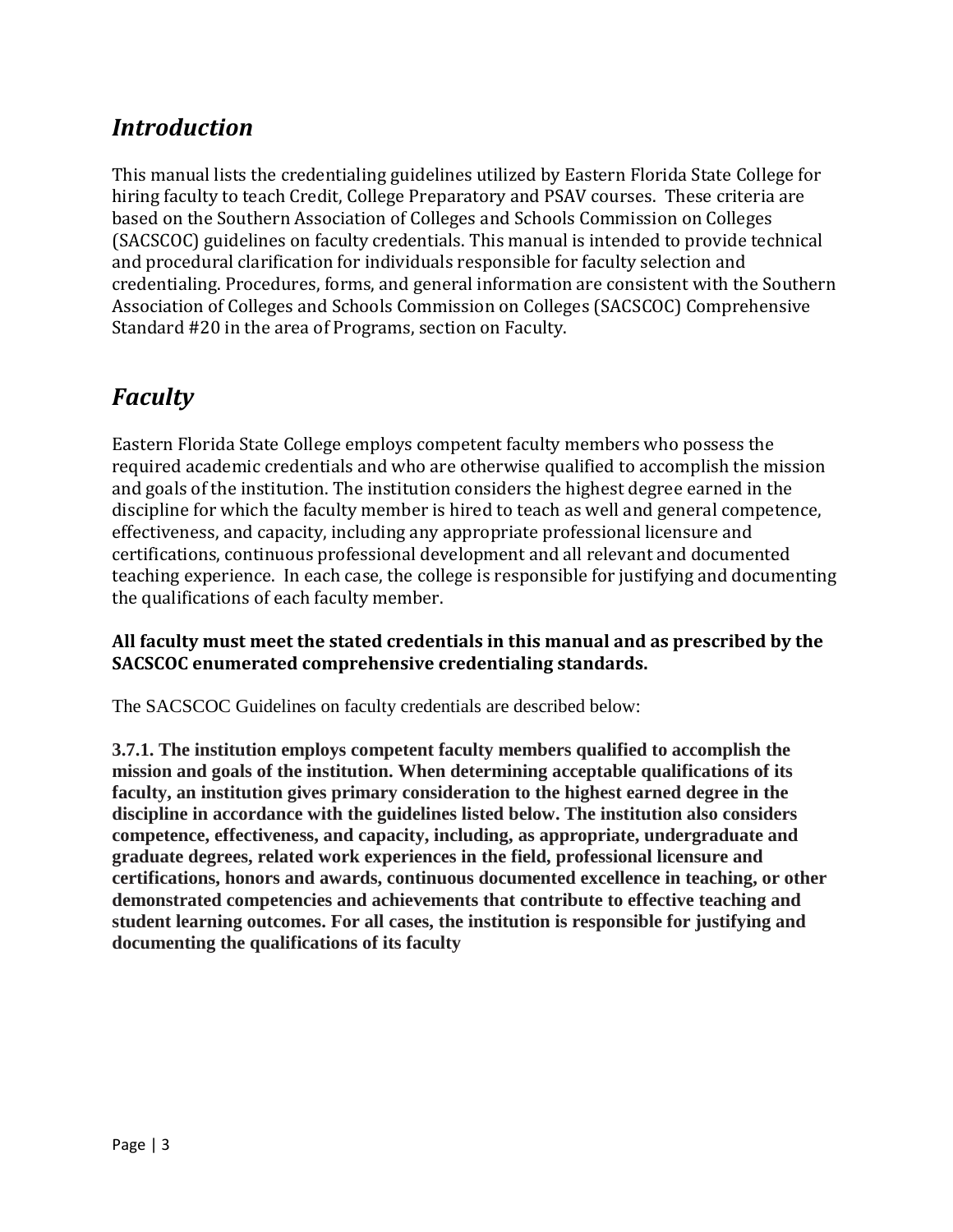## <span id="page-4-0"></span>*Course Options*

| <b>Option Number</b> | Description                                                                                                                                                                                                                                                                |
|----------------------|----------------------------------------------------------------------------------------------------------------------------------------------------------------------------------------------------------------------------------------------------------------------------|
| $\mathbf{1}$         | <b>Transferable College Credit Courses</b><br>Doctor's or master's degree in the teaching discipline or<br>master's degree with a concentration in the teaching<br>discipline (minimum of 18 graduate semester hours)                                                      |
| $\overline{2}$       | AS Degree College Credit Courses - Transferable<br>Doctor's or master's degree in the teaching discipline or<br>master's degree with a concentration in the teaching<br>discipline (minimun of 18 graduate semester hours)<br>Some Alternate Credentialing may be allowed. |
| 3                    | Non Degree Diploma or Certificate Occupational<br><b>Courses</b><br>Some college or specialized training, but with an emphasis<br>on competence gained through work experience                                                                                             |
| $\overline{4}$       | <b>Educator Preparation Institute Courses -- Non-</b><br><b>Transferable</b><br>Master's degree with at least 18 graduate semester hours in<br>Education and/or Reading and documented experience in<br>teaching                                                           |
| 5                    | <b>Developmental Courses</b><br>Baccalaureate degree or higher in the teaching discipline or<br>in a discipline related to the teaching assignment<br>(see course advisory notes).                                                                                         |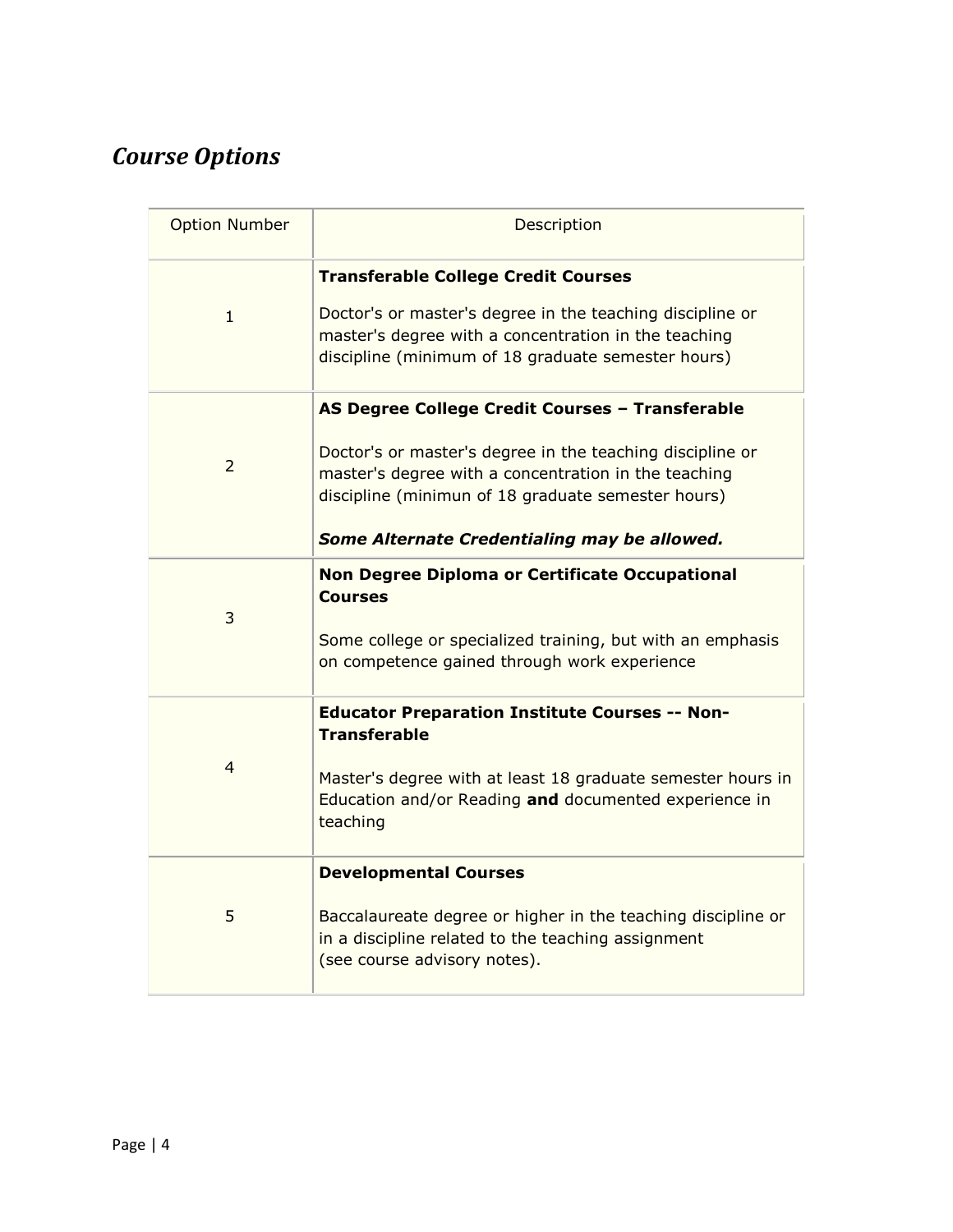### <span id="page-5-0"></span>*Systems*

Course Credentialing Verification System (CCVS) **- [CCVS](http://web12.easternflorida.edu/credentials/)**

This is where all the Credentialing Requirements are listed for each course

Faculty Credentialing Verification System (FCVS) **- [FCVS](https://web12.easternflorida.edu/ulogin/index.cfm)** (log into *myEFSC* and launch the *Faculty Credentialing Verified* application)

This is where HR records all the courses an instructor is credentialed to teach, by discipline, then by course within the discipline

### <span id="page-5-1"></span>*Establishing Faculty Credential Requirements*

When an academic division, discipline or campus committee proposes a new course to the Academic Affairs Committee (AAC), the **"Minimum Instructor Qualifications"** must be identified on the Proposal for New Course form. Once the Academic Affairs Committee has recommended a new course for approval, the Provost Council and the Chief Learning Officer will review and approve as appropriate. Once all approvals are received, the instructor qualifications shall be entered on the Course Credential Verification System (CCVS) for the appropriate discipline.

In the event the AAC recommends the deletion of a course, or the change in discipline of a course from one program to another (engineering to electronics), the FCVS will be adjusted to reflect all such changes. All AAC minutes shall be sent to Human Resources for this purpose.

### <span id="page-5-2"></span>*Applicants – Employment Applications*

#### *Adjunct positions*

- 1. All applicants complete an on-line EFSC Employment Application
- 2. Attach application to the Adjunct position:
	- Part-time Faculty (Ongoing) 012104-001F
- 3. Adjuncts select interested disciplines
- 4. Submit application
- 5. All applications are kept for 4 years
	- Archived Quarterly

#### *FT Faculty positions*

- 1. All applicants complete an on-line EFSC Employment Application
- 2. Attach application to the FT position
- <span id="page-5-3"></span>3. Submit application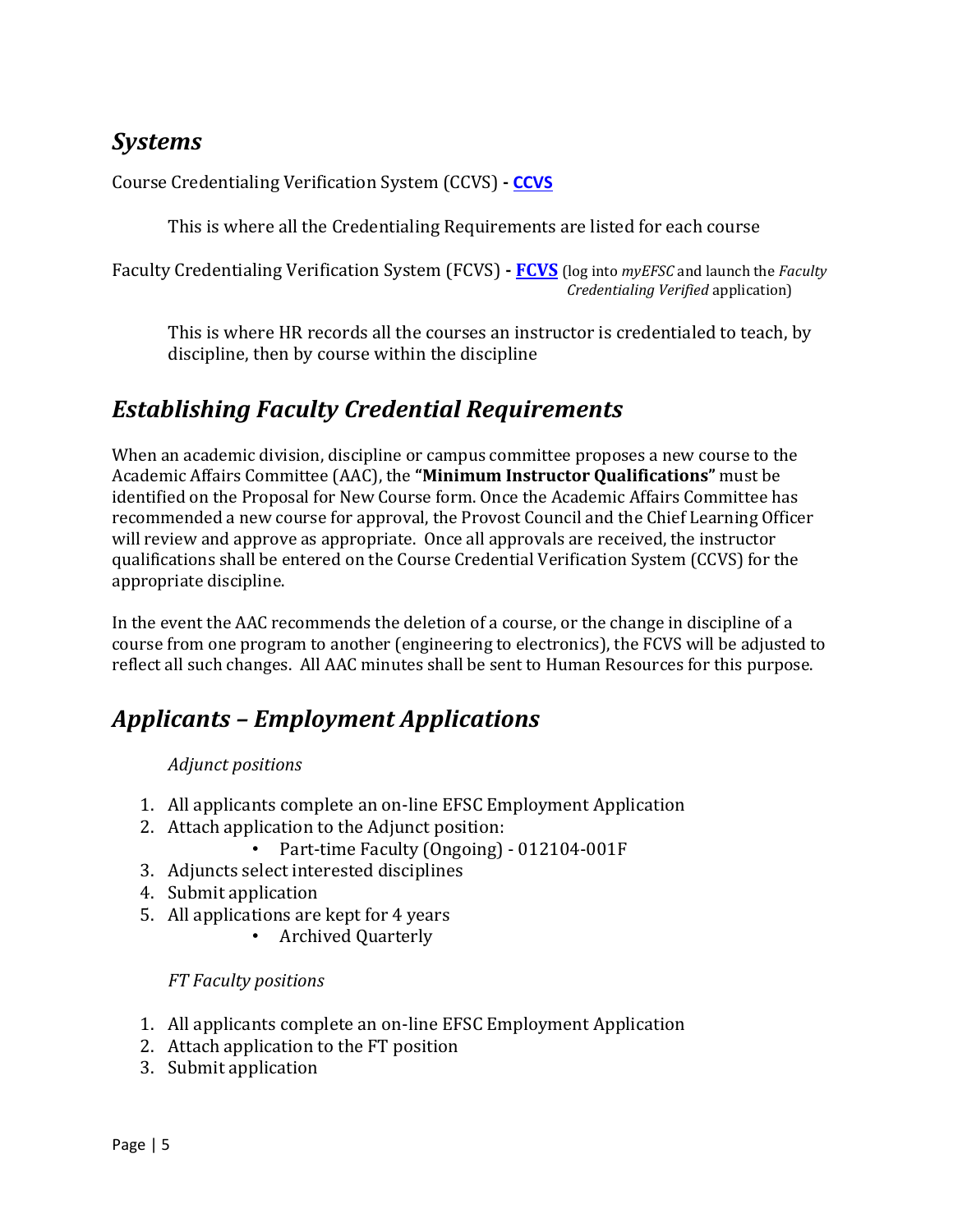### *Department Chair – Access Adjunct Employment Applications*

- 1. Log into the **Personnel and Employment Administration** database using *MyEFSC*
- 2. Click on **Search Part-Time Faculty Positions by Name/Discipline**
- 3. Search by any of the following:
	- Name
	- Dates
	- Campus
	- Times
	- Days
	- **Disciplines**
- 4. Submit and review

### <span id="page-6-0"></span>*Initial Faculty Credential Review*

Full-time faculty applicants are reviewed by search committees that include faculty from the teaching discipline.

Part-time faculty applicants are reviewed by department chairs and/or the department dean/director.

This review consists of the following

- 1. Receipt and review of employment application and resume when available
- 2. Review of transcripts
- 3. Notation of courses instructor is to be credentialed
- 4. Review of CCVS to confirm educational degrees and coursework on transcript meet minimum credential requirements
- 5. Completion and execution of credentialing form
- 6. Form sent to Provost for approval

### <span id="page-6-1"></span>*Initial Screening updates*

- 1. HR is in the process of reviewing each discipline determining either (1) Qualified (2) Not Qualified or (3) Undetermined.
- 2. Currently, Department Chairs do not have this access, but when reviewing, have them notify Human Resources of any Not Qualified applicants and HR will update the system, so they do not appear in future queries.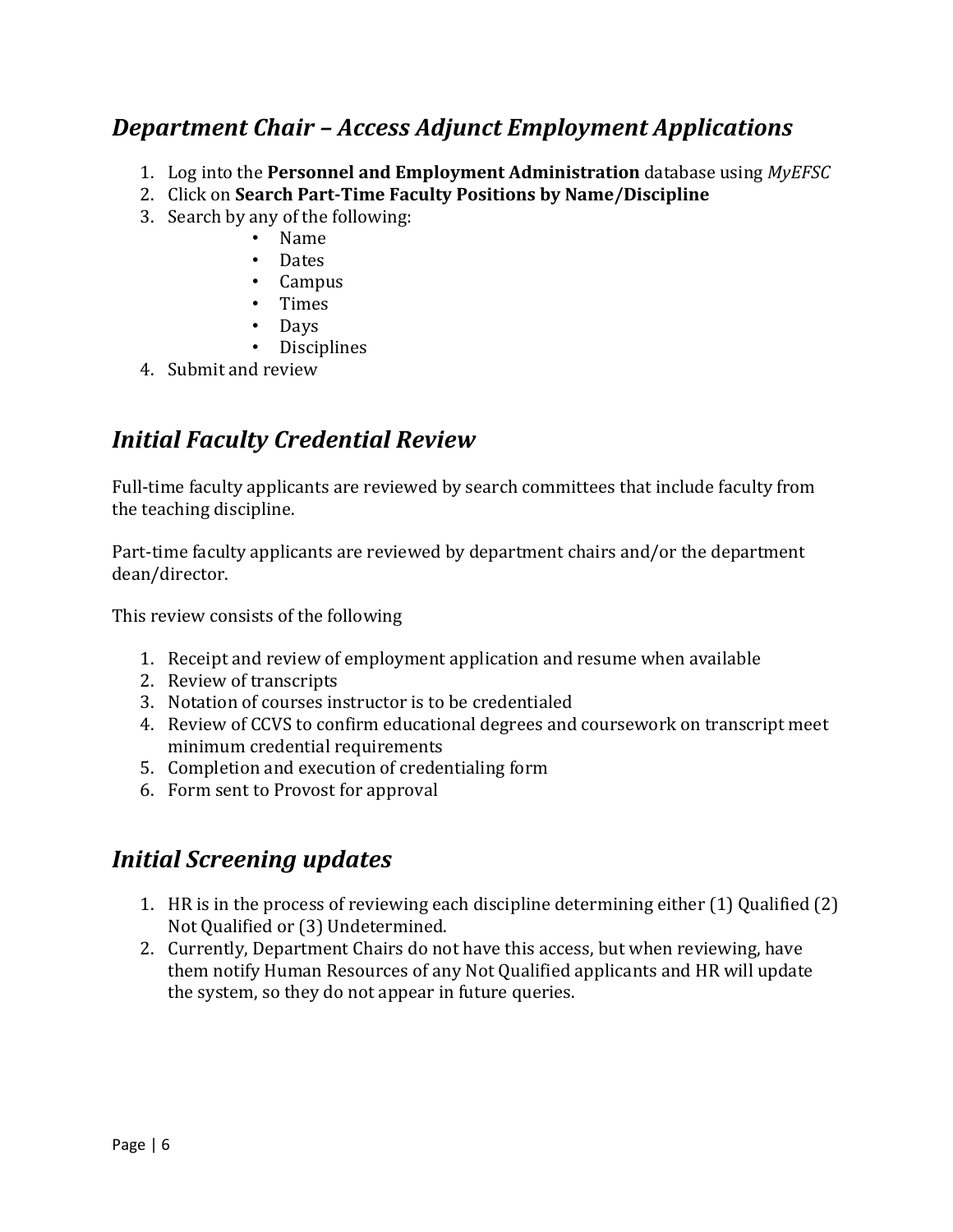### <span id="page-7-0"></span>*Credentialing Packet*

The Credentialing packet consists of the following items:

- 1. Completed Credentialing form
	- a. 2 signatures-Department Chair and Campus Provost
- 2. Course Descriptions (for each course)
- 3. Copy of Transcripts (official transcripts on file in HR)
- 4. CHEA page
- 5. Copy of unexpired Certifications/Licenses (if applicable)
- 6.  $3<sup>rd</sup>$  party letter(s) of Experience (if applicable)
- 7. Copy of completed EFSC on-line Employment Application

### <span id="page-7-1"></span>*Credentialing Form*

The Credential Form must be completed and kept current for all teaching faculty. Specific faculty qualifications shall be used for assessment of faculty credentials including transcript analysis, teaching/professional experience and any certifications. The completed form shall be filed in the faculty member's Human Resources personnel folder and consolidated with credential records as they are received by the College. In the event a faculty member's teaching assignment changes to a new academic area or to a course for which the faculty member is not already credentialed, the Faculty Credential Form must be updated to reflect the appropriate credentials for such new course(s).

1. [EFSC Credentialing Form.pdf](http://inside2.easternflorida.edu/resources/doc-center/_layouts/15/WopiFrame2.aspx?sourcedoc=/resources/doc-center/Documents/Human%20Resources/Faculty%20Related%20Forms/HR%20Credentialing%20Applicaiton%20Form%20for%20Credit%20Courses.pdf&action=default)

### <span id="page-7-2"></span>*Course Descriptions*

- 1. 1 for each course listed on the credentialing form
- 2. Course Credentialing Verification System (CCVS)- **[CCVS](http://web12.easternflorida.edu/credentials/)**
- 3. What to look for:
	- Type of degree required
	- The area (major) of the degree required
	- Certifications required
		- rd
	- 3 party letter of experience required
	- Any Advisory Notes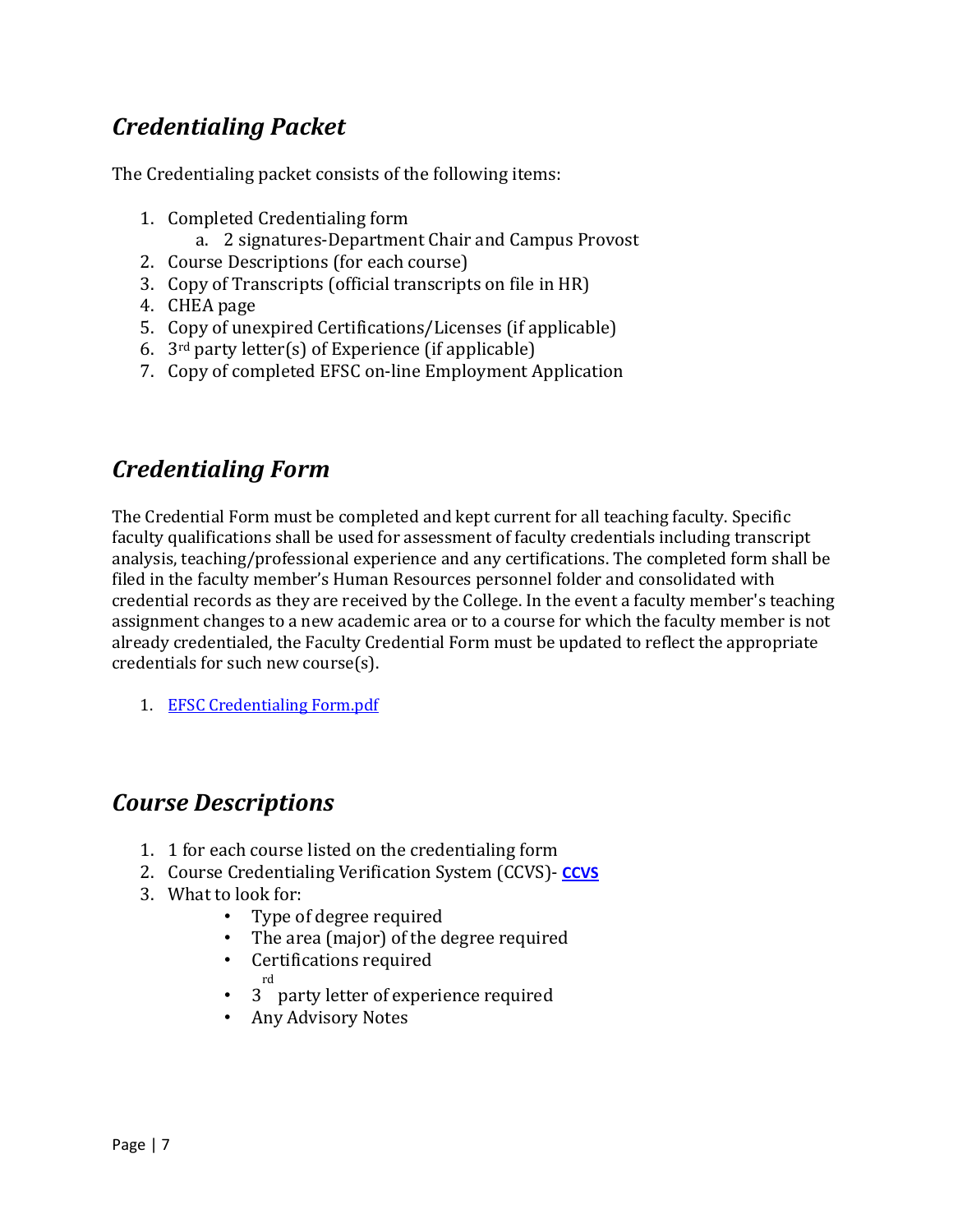### <span id="page-8-0"></span>*Transcripts*

For Transcripts to be official, they must be mailed (not electronic) directly from the College/University, mailed directly to EFSC Human Resources. Please have the College/University, mail the official transcripts to this address:

#### **Eastern Florida State College**

*Attention: Human Resources* 1519 Clearlake Road Cocoa, FL 32922

### <span id="page-8-1"></span>*Regionally Accredited Institutions*

EFSC only accepts/acknowledges degrees and coursework from a Regionally Accredited Institution. Here is the list of Regionally Accredited Institutions:

- Middle States Commission on Higher Education(MSCHE)
- New England Association of Schools and Colleges Commission on Institutions of Higher Education (NEASC-CIHE)
- Higher Learning Commission (HLC)
- Southern Association of Colleges and Schools Commission on Colleges (SACSCOC)
- Accrediting Commission for Community Colleges and Junior Colleges (ACCJC)
- WASC Senior College and University Commission (WSCUC)

### <span id="page-8-2"></span>*CHEA page*

To check for Regional Accreditation, we use the *Council for Higher Education Accreditation (CHEA)* website, which is [www.chea.org.](http://www.chea.org/)For help on the CHEA Page, follow this navigation:

- 1. Open link
- 2. Click on *Databases and Directories*
- *3.* Click on *Database of Institutions and Programs Accredited by Recognized U.S. Accrediting Organizations*
- 4. Scroll to bottom, Select "*I Agree*"
- 5. In the *US State/Territory* field, use the drop-down box and select the State of the school
- 6. Click on *Search for Institution*
- 7. Find and click on the school
- 8. Print the CHEA page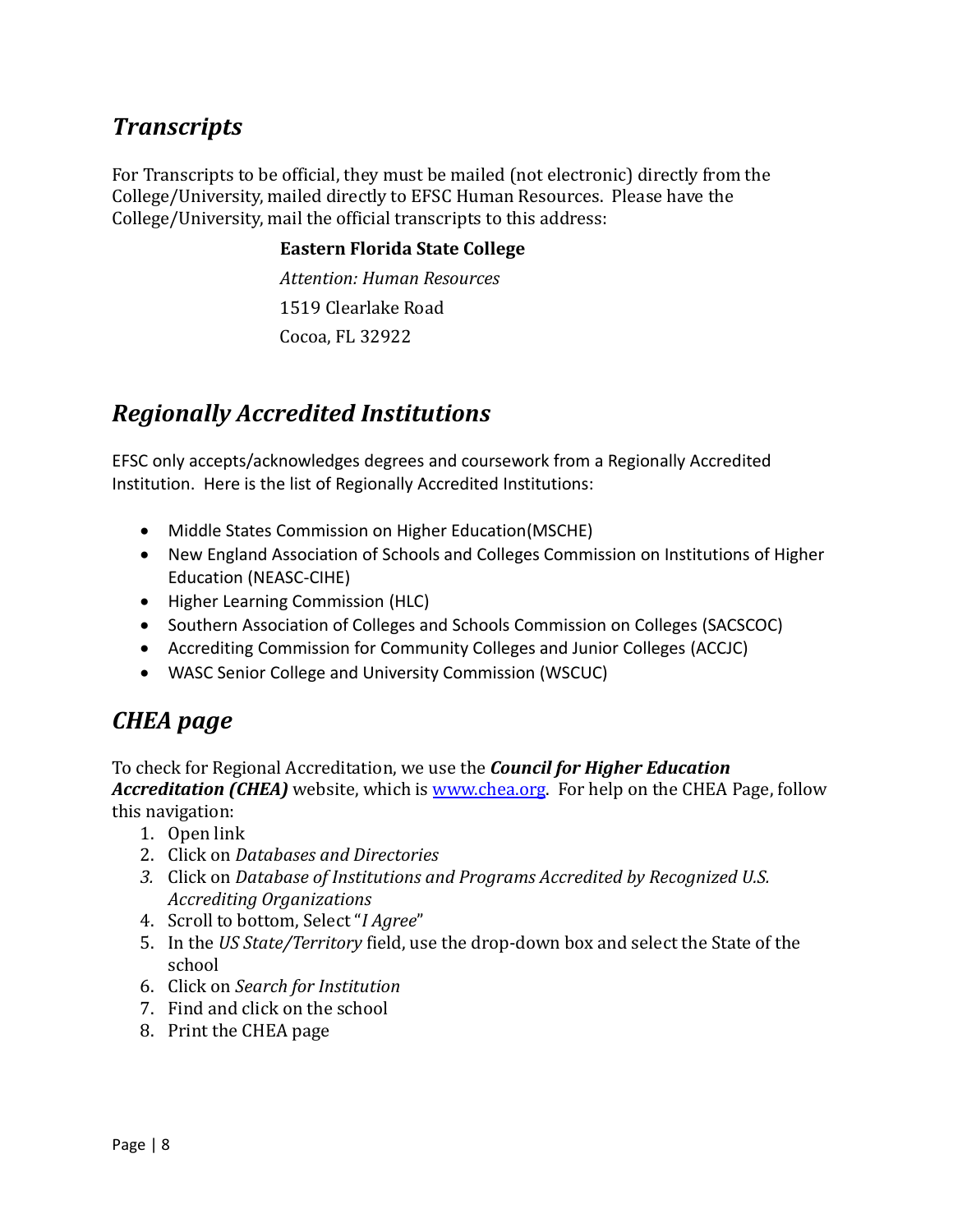### <span id="page-9-0"></span>*International Degrees*

Faculty with international degrees must have their coursework evaluated in terms of U.S. "equivalency". EFSC requires that all international credential evaluations be conducted by one of the companies affiliated with the *National Association of Credential Evaluation Services (NACES)* and it must be a "Course by Course" transcript evaluation. Advisory statements on educational equivalence must be provided. Payment for the cost of the review will be the responsibility of the applicant. This will be noted on the faculty roster with the notation FRN TSCPT EVL. Here is the website for *NACES*: [www.naces.org.](http://www.naces.org/)

### <span id="page-9-1"></span>*3rd Party Letters of Experience*

All 3rd party letters must have the following:

- 1. Must be on Company Letterhead
- 2. HR must have the original (signed) letter on file
- 3. The letter must include Dates of Employment and Job Titles and verification of experience in the discipline.

### <span id="page-9-2"></span>*Quarter Hours to Semester Hours*

When reviewing Graduate transcripts that have Quarter Hours, they must be converted into Semester Hours. Here is the formula to convert Quarter Hours to Semester Hours:

1 quarter hour = .67 semester hours

*Example:* An individual possesses a Master's degree with 15 graduate semester hours in the discipline, and a second transcript from another accredited institution, with 5 graduate quarter hours in the discipline:

5 quarter hours x .67 = 3.35 semester hours

15 semester hours + 3.35 = 18.35 semester hours in the discipline

### <span id="page-9-3"></span>*Additional Graduate Course Notes:*

1. Undergraduate classes taken as an undergraduate cannot count towards graduate hours in the discipline.

2. Graduate courses taken that are described as eligible for counting towards a Bachelor's degree or graduate degree may be counted if the course is taken after admission into graduate school and if it is counted towards the graduate degree in the appropriate discipline.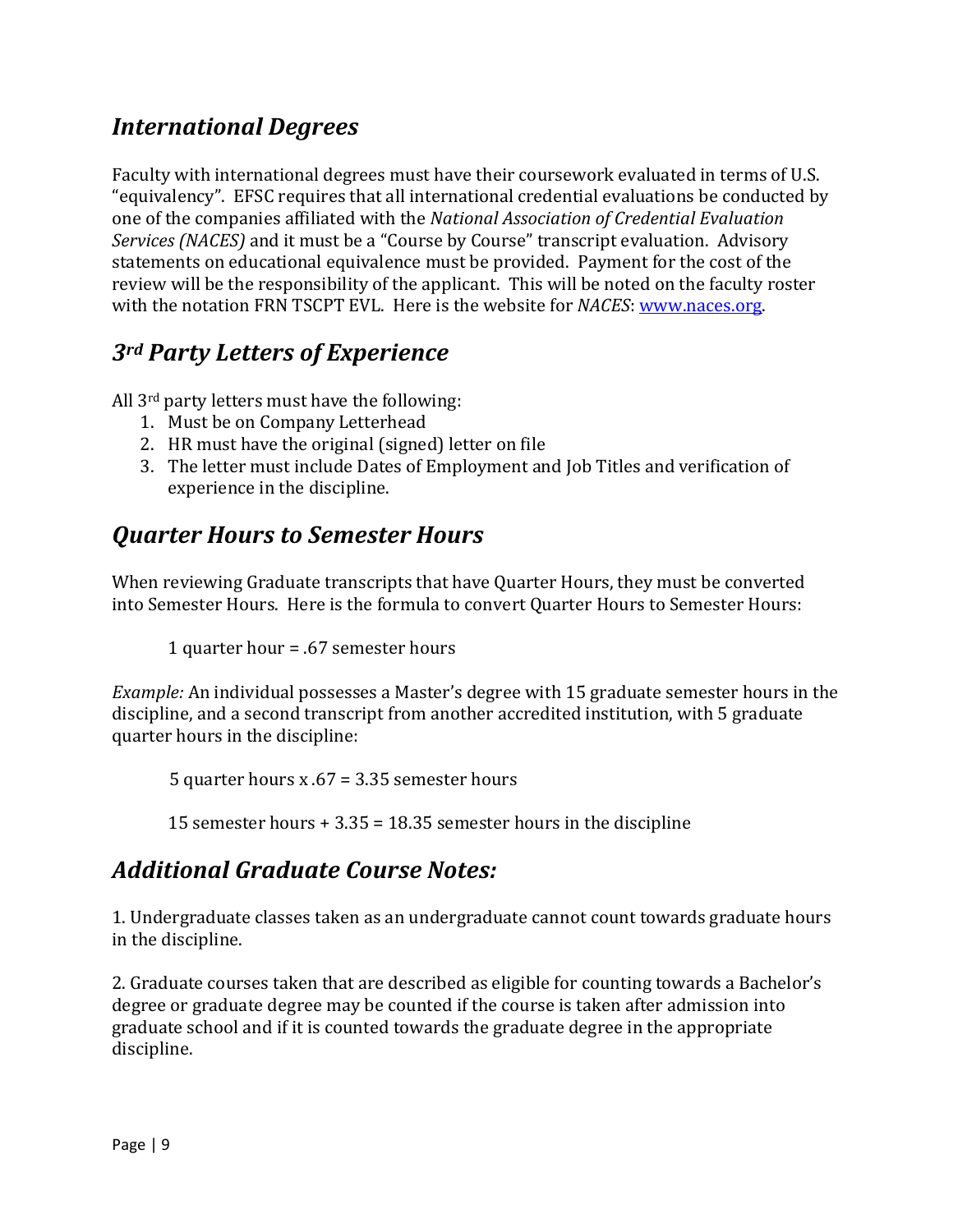### <span id="page-10-0"></span>*Credentialing Process Flow - General*

- 1. Applicant completes on-line EFSC Employment Application and attaches to the Part time Faculty (on-going) position
- 2. Department Chair reviews/interviews applicants
- 3. Department Chair completes Credentialing packet and signs
- 4. Department Chair submits Credentialing packet to the campus Provost
- 5. Campus Provost reviews, if approved, campus Provost will sign and send to Human Resources
- 6. Human Resources reviews for qualifications and original paperwork
- 7. If OK, HR enters into Banner and the FCVS (Faculty Credentialing Verification System), then sends out approval email
- 8. If missing something, HR sends out email, indicating what is needed
- 9. Once all approved, HR creates the Personnel and Credentialing (red) files

### <span id="page-10-1"></span>*Alternative Credentialing*

In rare situations, faculty not meeting the stated criteria may be considered for hire as exceptions to the SACS guidelines and standards and the college will proceed with alternative credentialing methods in lieu of educational preparation.

Exceptions to stated faculty credentials may occur in the following cases:

- 1. The faculty member has professional experience and demonstrated contributions to the teaching discipline, which may be presented in lieu of formal academic preparation.
- 2. The faculty member has training in a closely related discipline and the competencies needed to teach the course objectives were covered in the related disciplines.
- 3. Graduate degrees in the discipline are not readily available within our region.

In these cases, the Department Chair must provide documentation as to how the faculty member's experience and/or education allows him/her to teach the objectives in the course. Supporting materials must accompany the form.

- 1. If the exception coursework, letters certifying the coursework taken is the equivalent to the required coursework listed for credentialing purposes. These letters should come from an academic officer from the department awarding the credits and should attest to the equivalency of the coursework.
- 2. If the exception concerns professional experience, documentation should include items such as certificates, awards, appearance on programs, and other evidence that the faculty candidate has been recognized as a professional in his/her field.
- 3. Letters from former supervisors, colleagues attesting to experience in the discipline related field.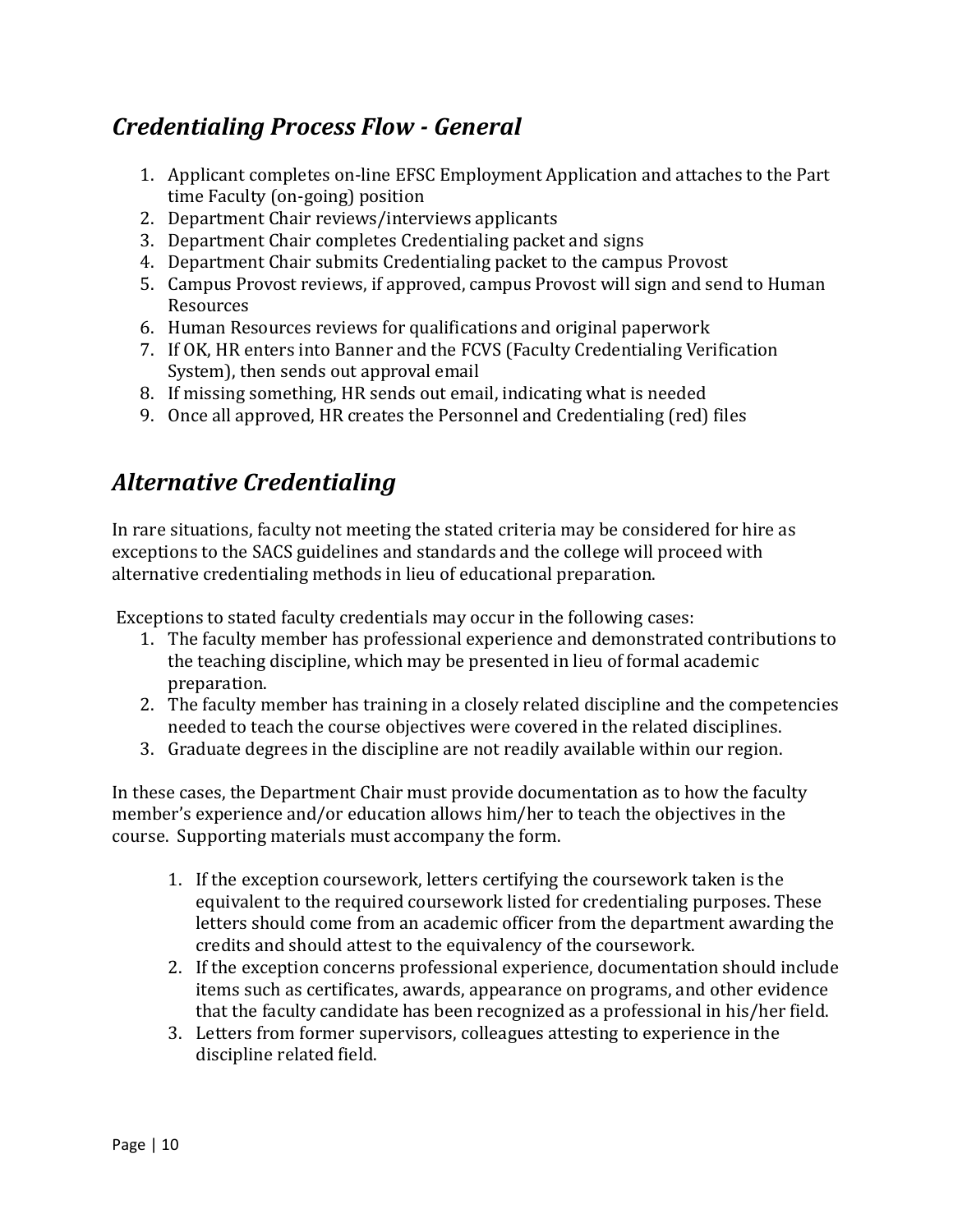When instructors are not credentialed by their educational preparation, they must be credentialed through the **Alternative Credentialing Process.** Such credentialing is based on the proposed instructor's academic and professional preparation, work experience, licensures, honors, awards, certifications. These alternative criteria must be related to the specific courses the instructor is assigned to teach. In each instance, a Letter of Justification must be completed for each instructor. The template for this letter can be found on the FCVS site. These letters should specifically note the following:

- 1. Professional preparation
- 2. Certificates
- 3. Licensures
- 4. Other competencies, skills, and experiences which the instructor brings to the course

The Chief Learning Officer will review all such justifications for any Faculty Credential Forms earmarked as Alternative Credentialed. Such alternative credentialing shall be for a period of three years for instructors teaching courses in technology, health science or associate degree programs where industry changes rapidly occur. Other faculty may receive alternative credentialing for a period of five years, upon which, their files will be reviewed and updated as appropriate.

The following may be used as a guide for letters of exception for alternative certification.

(ON LETTERHEAD) To: Dan Capman, Human Resources From: (Provost) Subject: (Faculty Name) Letter of Justification Date: (Faculty Name) has achieved the following academic accomplishments: He/She has also achieved the following work experience, awards, certification, recognition of accomplishments:

Based on his/her past educational and experiential accomplishments, I strongly feel that

(Faculty Name) is qualified to teach (Courses or programs).

Also include any other circumstances for the individual such as. In the nursing program, it is important for our students to receive clinical experiences that prepare them to enter the workforce. This instructor is currently working as a medical surgical nurse which is the preferred learning experience for our students. This instructor will be under the supervision of a master's prepared nursing instructor.)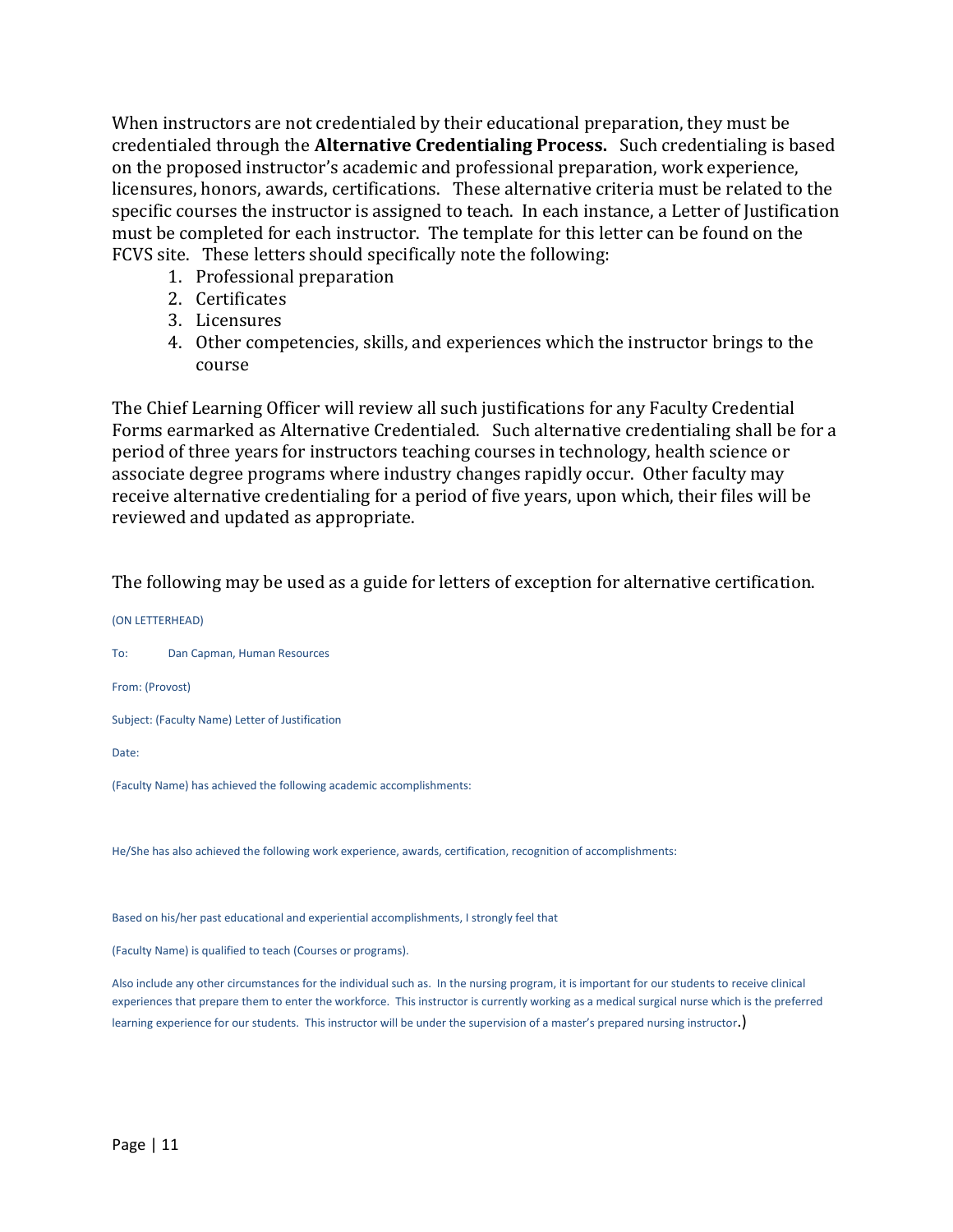### <span id="page-12-0"></span>*Roster Review*

Each term, HR will generate and disseminate a roster of all FT Faculty and PT Faculty who teach Credit, College Preparatory and PSAV courses.

- a. This roster will include the Instructors courses for this term (teaching), along with the credentialing information currently on file, which includes any transcripts, relevant certifications, licenses, and verified work experience based on approved credentialing criteria
- b. This roster will be reviewed first by department chairs, then Provosts or designee.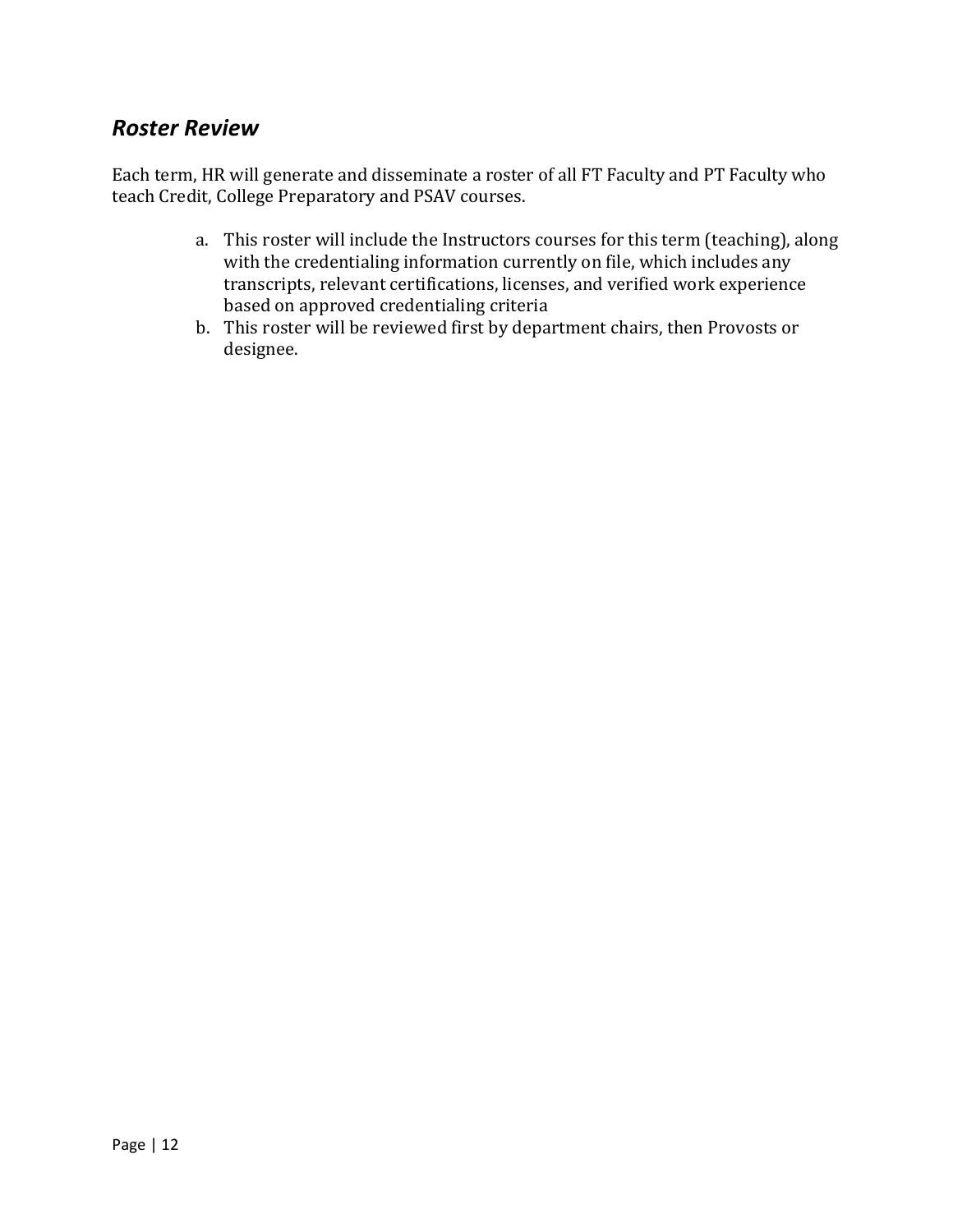# <span id="page-13-0"></span>*Credentialing Review Schedule*

| Year          | <b>AA Disciplines</b>                                       | AS, PSAV Disciplines                                                                                                                                                                                                                                      |
|---------------|-------------------------------------------------------------|-----------------------------------------------------------------------------------------------------------------------------------------------------------------------------------------------------------------------------------------------------------|
| 2016-<br>2017 | Humanities, Religion, Education                             | Aerospace, Crime Scene Technology, Early<br>Childhood Education, EMS, Fire Science,<br>Paralegal Studies, Officer Administration, CJ<br>Technology, Accounting Operations, Law<br>Enforcement, Corrections Officer, Public Safety<br>Telecommunication    |
|               |                                                             |                                                                                                                                                                                                                                                           |
| 2017-<br>2018 | Social/Behavior, Library                                    | Computer Information Technology, Computer<br>Programming & Analysis, Digital TV/Digital<br>Media Production, Drafting & Design, Digital<br>Design, Graphics Technology, Interior Design,<br>Networking Service Technology, Customer<br>Service Technician |
|               |                                                             |                                                                                                                                                                                                                                                           |
| 2017-<br>2018 | Communications, Speech, Foreign<br>Language, Fine Arts, EAP | Health Sciences, Institute of Nursing, HVAC,<br>Automotive Services, Cosmetology, Facial<br>Specialty, Nails Specialty, Culinary, Medical<br>Secretary, Welding                                                                                           |
|               |                                                             |                                                                                                                                                                                                                                                           |
| 2018-<br>2019 | Science, Engineering                                        | Aerospace, Crime Scene Technology, Early<br>Childhood Education, EMS, Fire Science,<br>Paralegal Studies, Officer Administration, CJ<br>Technology, Accounting Operations, Law<br>Enforcement, Corrections Officer, Public Safety<br>Telecommunication    |
|               |                                                             |                                                                                                                                                                                                                                                           |
| 2018-<br>2019 | Mathematics, Business                                       | Health Sciences, Institute of Nursing, HVAC,<br>Automotive Services, Cosmetology, Facial<br>Specialty, Nails Specialty, Culinary, Medical<br>Secretary, Welding                                                                                           |